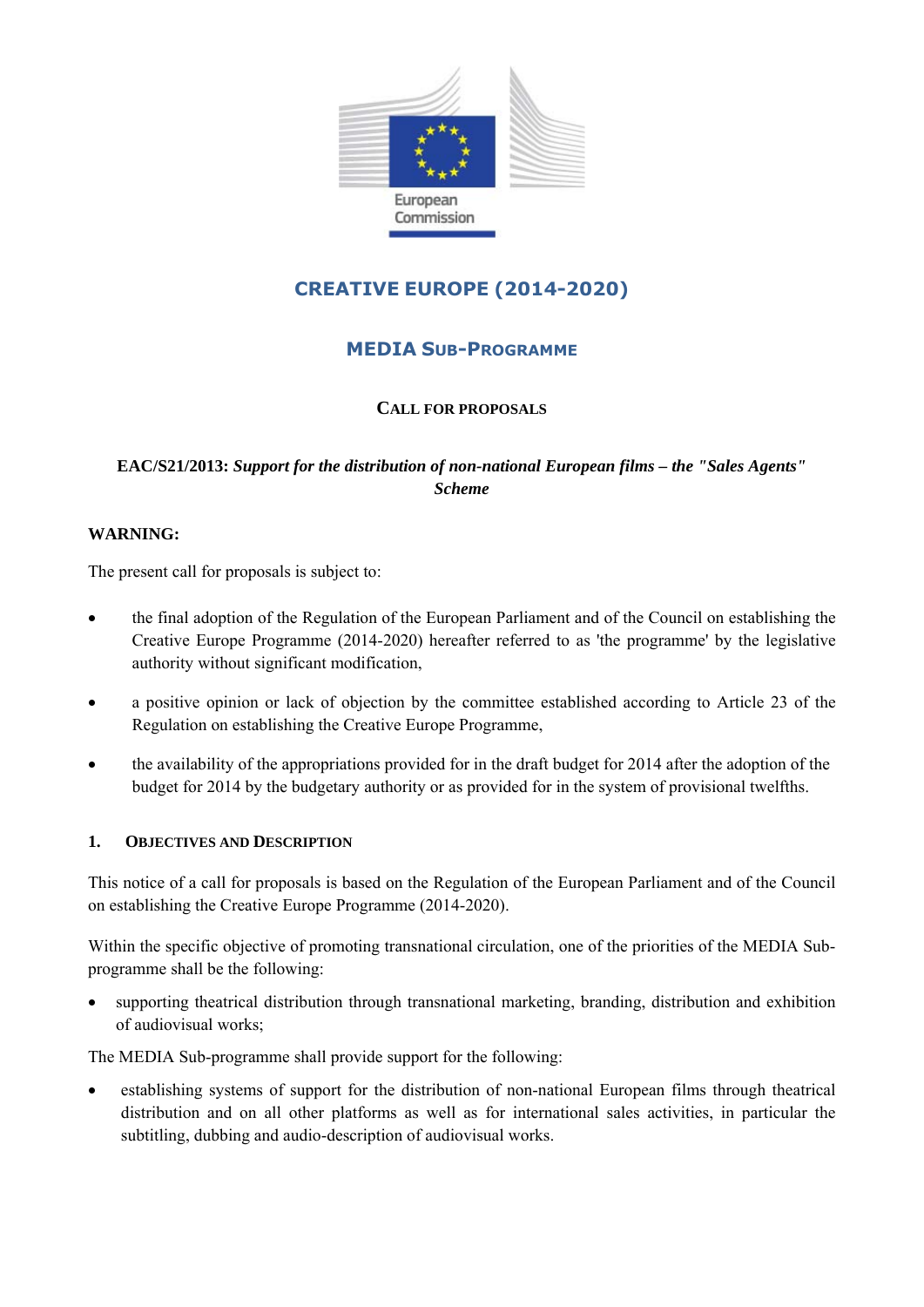#### **2. ELIGIBLE APPLICANTS**

Applicants must be European companies acting as an intermediary agent for the producer, who specialises in the commercial exploitation of a film by marketing and licensing a film to distributors or other purchasers for foreign territories and whose activities contribute to the attainment of the above objectives.

Applicants must be established in one of the countries participating in the MEDIA Sub-programme and owned directly or by majority participation, by nationals from such countries.

The following countries are eligible as long as all conditions referred to in Article 8 of the Regulation establishing the Creative Europe Programme are met and the Commission has entered into negotitations with the country:

- − EU Member States;
- − Acceding countries, candidate countries and potential candidates benefiting from a pre-accession strategy, in accordance with the general principles and general terms and conditions for the participation of those countries in Union programmes established in the respective Framework Agreements, Association Council Decisions or similar agreements;
- − EFTA countries which are members of the EEA, in accordance with the provisions of the EEA Agreement;
- − The Swiss Confederation, on the basis of a bilateral agreement to be concluded with that country;
- − Countries of the European neighbourhood area in accordance with the procedures defined with those countries following the framework agreements providing for their participation in European Union programmes.

Proposals from applicants in non EU countries may be selected, provided that, on the date of the award decision, agreements have been signed setting out the arrangements for the participation of those countries in the programme established by the Regulation referred to above.

#### **3. ELIGIBLE ACTIONS**

The Sales Agents scheme works in two phases:

1. The Generation of a potential fund, which will be calculated according to the international sales performance of the company on the European market during the reference period (2009-2013)

2. Reinvestment of the potential fund thus generated by each company:

 Module 1. minimum guarantees or advances paid for the international sales rights on new European non-national films.

 Module 2. the promotion, marketing and advertising on the market of new non-national European films presented.

The maximum duration of the actions is 18 months from the date of the signature of the international sales contract.

Reinvestment actions of the potential fund generated by this Call for Proposals need to respect the following deadlines:

- The international sales contract/agreement with the producer can be signed at the earliest on **18/06/2014**.

- The reinvestment applications must be submitted to the Agency within 6 months of the signature of the international sales contract/agreement with the producer and no later than **01/03/2016**.